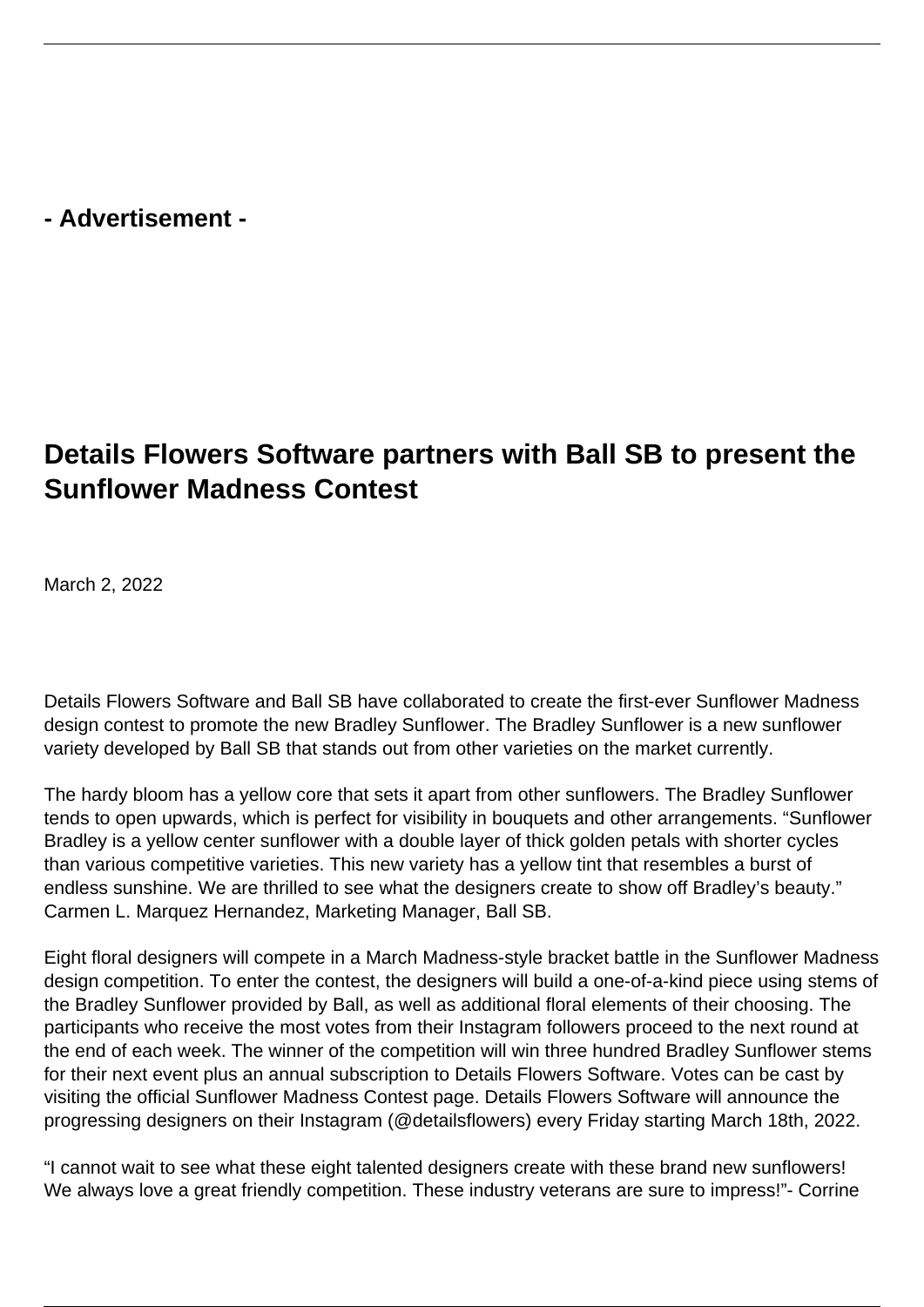#### **Heck**

Voting will begin on March 14th, 2022 on the official Sunflower Madness page here: [https://info.detailsflowers.com/sunflower-madness-contest](https://info.detailsflowers.com/sunflower-madness-contest ) 

Voting will close on March 31st, 2022 with the winner announced on April 1st, 2022.

### **About The Contestants**

[Ace Berry](https://www.instagram.com/aceberryaifd/) - Fulshear, Texas: Ace Berry AIFD, PFCI CFD, TMF, worked in the oil fields of Texas for 5 years before finding his true passion .....FLOWERS!!! Ace worked in and around Houston for 10 years before He opened his own Floral shop in Fulshear, Texas. In 2020, Ace was cast on the reality show Full Bloom which is a floral competition on HBO max Ace was the runner-up.

[Amy Balsters-California:](https://www.instagram.com/thefloralcoach_/) Amy Balsters is an award-winning floral design educator with vast industry experience spanning two decades in retail floristry, weddings, and special events. Amy specializes in teaching romantic inspired, loose, and airy floral designs using foundational techniques.

[Holly Chapple](https://www.instagram.com/accounts/login/?next=/hollychapple/)- Leesburg, Virginia: Once upon a time, a young mother named Holly Heider Chapple founded a small wedding and event design business. Holly has an endless passion and enthusiasm for all things flowers. She has become a visionary in the industry, a trendsetter, a mentor, an influencer, a developer, and an advocate for those with careers in floristry and farming.

[Aniska Creations](https://www.instagram.com/accounts/login/?next=/aniskacreations/)- Miami, Florida: Aniska is a mother-daughter business born out of love for flowers. Originally from Venezuela, Ana Isabel Vivas and Anais Vivas moved to Miami, Florida, where they now serve the floral needs of their community. She started floral design when she planned her cousin's wedding nearly 30 years ago and hasn't stopped since.

Jean-Pascal Lemire- Los Angeles, California: Jean-Pascal Lemire founded his floral company in the Fall of 2010. The welcomed invitation to establish a shop in the elegant and sophisticated Ritz-Carlton Montreal came in the Spring of 2012. He is most noted for having fun mixing traditional and modern and creating compositions that are chic, harmonious, and majestic.

[Jean-Pascal Lemire](https://www.instagram.com/accounts/login/?next=/jeanpascalflorist/)- Los Angeles, California: Jean-Pascal Lemire founded his floral company in the Fall of 2010. The welcomed invitation to establish a shop in the elegant and sophisticated Ritz-Carlton Montreal came in the Spring of 2012. He is most noted for having fun mixing traditional and modern and creating compositions that are chic, harmonious, and majestic.

[Katie Noonan](https://www.instagram.com/accounts/login/?next=/noonansdesigns/)- San Luis Obispo, California: Katie Noonan AIFD, CFD's style of floral design is viewed as floral art and craftsmanship. Each design is handcrafted with clean and modern design techniques, to present unique art pieces to brides and events, marking life's greatest moments. In 2004 Katie started her own business, Noonan's Wine Country Designs, and has been specializing in weddings and events ever since.

[Peter Calafiore](https://www.instagram.com/accounts/login/?next=/peterjamesfloral/)- Ocean, New Jersey: Peter Calafiore has over 30 years of experience as a floral designer. The unwavering tradition of floral couture continues as Peter deigned to open PeterJames in June 2009, as Peter has quickly asserted himself as the newest jewel in the crown of a burgeoning Asbury Park oceanfront business district, inside the restored Berkeley Oceanfront Hotel, a jewel in itself. In his showroom, Peter brings ideas to full and vibrant fruition when consulting with brides, commercial and private individuals, and entities.